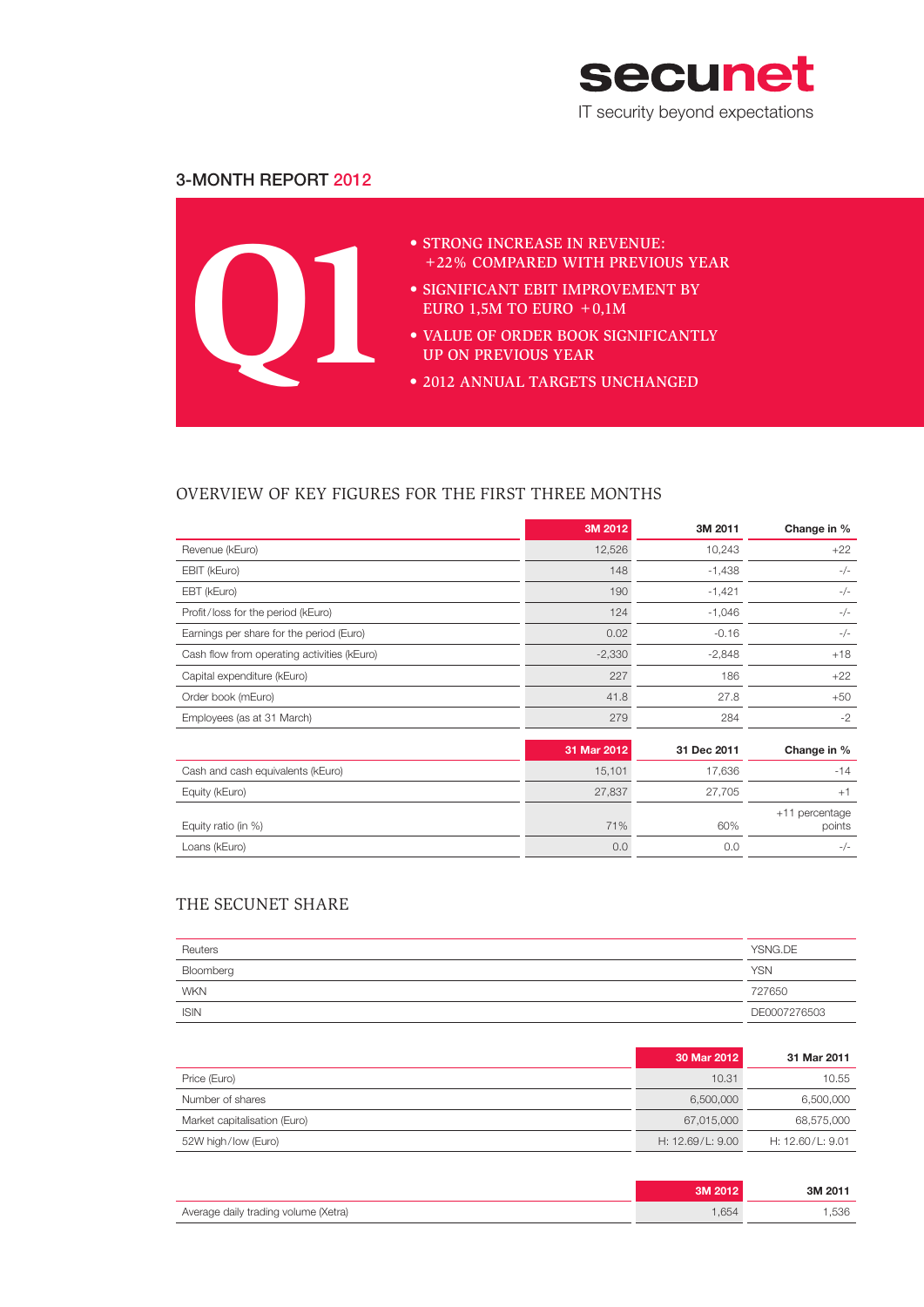# Interim Management Report for the first quarter of 2012

## REVENUE PERFORMANCE

In the first quarter of 2012, the revenue of the secunet Group increased by 22% compared with the previous year, from Euro 10.2m to Euro 12.5m.

All secunet's business units contributed to the strong increase in revenue. A particularly strong rise was reported in the service business (consulting) in the Business Security business unit (up Euro 0.9m on the previous year) and the Government business unit (up Euro 0.8m on the previous year).

## RESULTS OF OPERATIONS

For the period January to March 2012, earnings before interest and taxes (EBIT) at the secunet Group totalled Euro 0.1m. Compared with the previous year's figure of Euro -1.4m, this represents a significant increase of around Euro 1.5m. The revenue increase of Euro 2.3m has therefore been registered to a great extent in the income statement.

The following individual developments occurred:

The cost of sales rose by only 6% from Euro 9.4m in the first quarter of 2011 to Euro 10.0m in the first quarter of 2012, and therefore increased at a disproportionately low rate compared with revenue. This is due to the fact that a large proportion of the increase in revenue was achieved in the service area. Therefore neither a substantial amount of material costs nor a significant increase in personal costs was incurred, as a consistently high utilisation level of the existing capacities was maintained.

Compared with the first quarter of 2011, distribution costs increased by 7% from Euro 1.4m to Euro 1.5m. The reasons for the increase include intensified sales activities in Germany and abroad.

At a value of Euro 0.9m both in the first quarter of 2011 and in the first quarter of the current year, general administrative costs remained almost constant.

Compared with the previous year, the financial result improved from around kEuro 17 to kEuro 42. Earnings before taxes rose from Euro -1.4m to Euro 0.2m. Due to the creation of deferred taxes, there was a tax benefit of around Euro 0.4m in the same quarter of the previous year compared with a fiscal burden of kEuro 66 in the first quarter of 2012.

The result for the reporting period therefore increased from Euro -1.0m in the first quarter of 2011 to Euro 0.1m in the first quarter of 2012. Earnings per share for the first three months increased from Euro -0.16 to Euro 0.02.

#### SEGMENT REPORTING

secunet is organised according to target group: the Public Sector business division caters to the needs of authorities and other public sector consumers as well as international organisations, whereas the Private Sector business division deals with the IT security needs of companies in the private sector.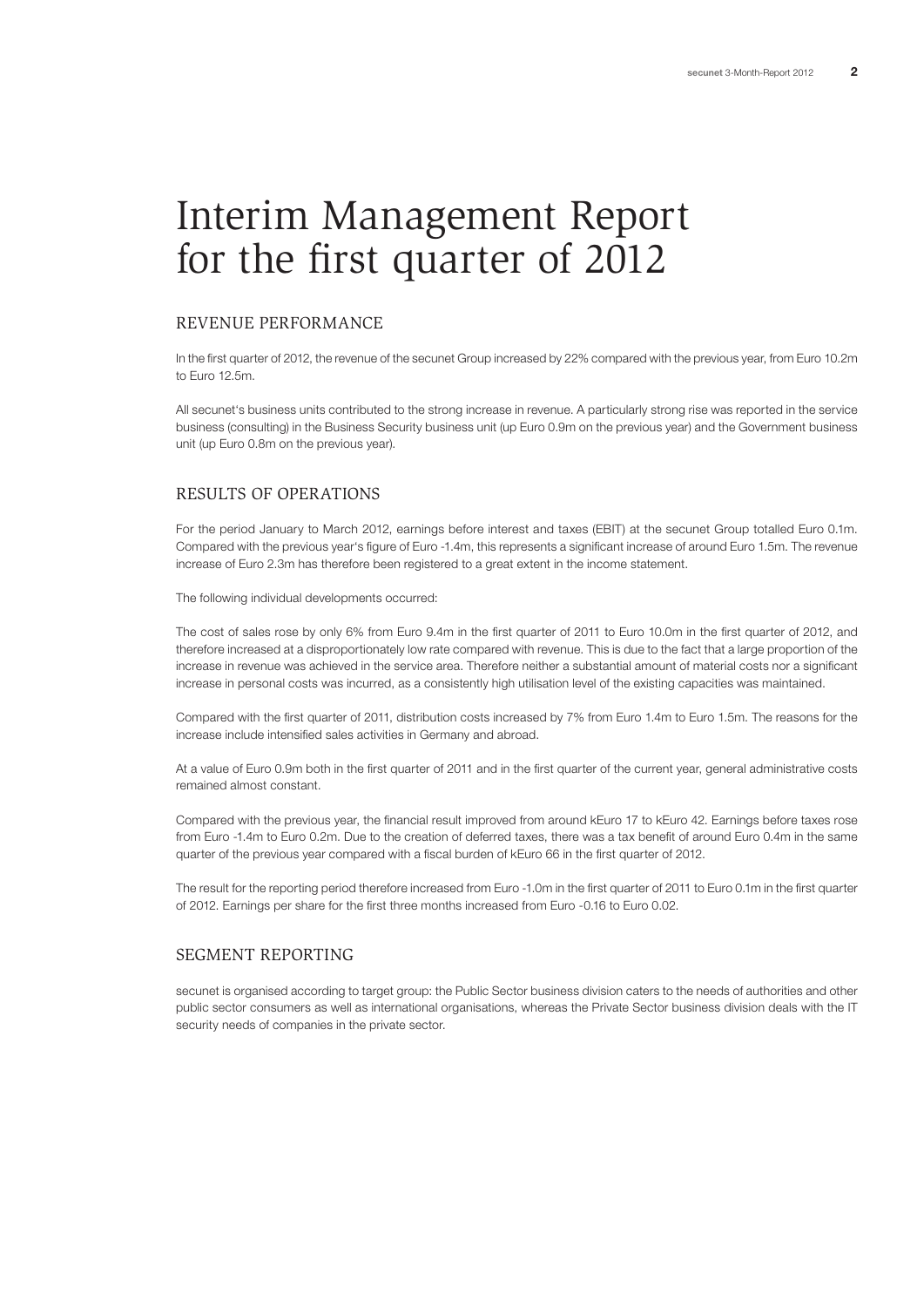In the first quarter of 2012, the Public Sector generated 75% of the secunet Group's revenue following 79% in the first three months of the previous year. The Public Sector business division includes the Government business unit, which provides IT security solutions that meet the particular requirements of federal authorities in Germany as well as those of state and municipal administrative authorities, and the High Security business unit, which supplies authorities, the military and international organisations with the SINA encryption product line. In the first quarter of 2012, revenue in both business units increased compared with the previous year. Whereas the Government business unit once again made a contribution of 33% to the Group revenue with an increase in revenue of 25% from Euro 3.3m to Euro 4.2m, the High Security business unit's contribution of 42% of the Group revenue was lower than in the previous year (46%). Revenue in the High Security business unit increased by 11% compared with the first quarter of 2011, from Euro 4.7m to Euro 5.3m. Revenue did not increase at the same rate as for the secunet Group as a whole as a result of the scheduling of revenue recognition due to the procurement cycles in the High Security business unit. The focus of the business has always been on the fourth quarter.

The Private Sector business division recorded an increase in both revenue and the proportion of Group revenue (increase from 19% to 25%). The Business Security business unit increased revenue by 58% from Euro 1.6m in the first quarter of 2011 to Euro 2.5m in the current year. This significant improvement is a result of very high capacity utilisation in the consulting sector and also due to larger projects. The Business Security business unit addresses the IT security needs of companies in the private sector. Similarly positive development was also seen in the Automotive Security business unit: revenue increased by 38% from Euro 0.4m to Euro 0.6m.

Without exception, the business units' contribution to EBIT improved. Whereas the Government and Business Security business units post positive EBIT contributions, the EBIT contribution from the High Security business unit remains negative.

## ASSETS AND FINANCIAL POSITION

As at 31 March 2012, four items on the balance sheet of the secunet Group showed a significant change compared with the 31 December 2011 reporting date:

- Other provisions have decreased by Euro 2.1m: this is primarily due to the payment of variable compensation components for the 2011 financial year.
- Significantly affected by this, the level of cash and cash equivalents decreased by Euro 2.5m.
- As a result of the settlement of invoices following the particularly strong fourth quarter of 2011, trade payables and other liabilities declined by Euro 5.8m.
- For the same reason, receivables decreased by Euro 5.0m.

secunet has not taken out any loans and therefore has a debt/equity ratio of 0%.

Cash flow from operating activities totalled Euro -2.3m in the period from January to March 2012, compared with Euro -2.8m in the same period last year. The difference to the previous year is a result of the improved result (Euro +1.6m), the increased utilisation of provisions (Euro -0.6m), lower incoming payments from receivables (Euro -0.5m), higher payments of liabilities (Euro -0.4m) and lower tax payments (Euro +0.5m).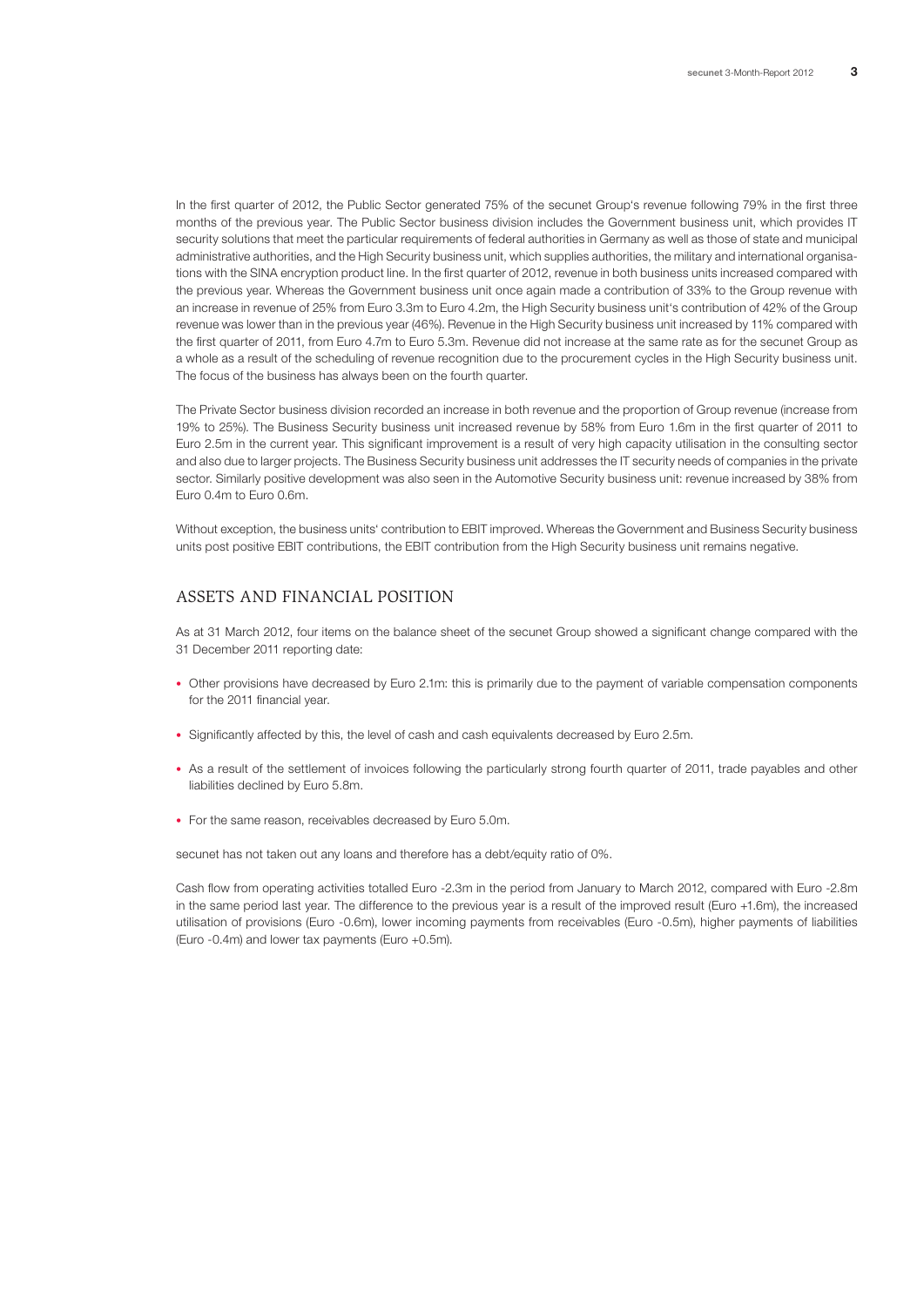## CAPITAL EXPENDITURE

secunet's capital expenditure is mainly for the purchase and replacement of hardware, software and other business equipment. Capital expenditure amounted to kEuro 186 in the first quarter of 2011 compared with kEuro 228 in the first quarter of 2012. At an increase of 20% the total volume of capital expenditure is on a par with the prior-year level.

## EMPLOYEES

As at 31 March 2012, the number of secunet Group employees totalled 279. This represents a decrease in headcount of 5 people or 2% compared with the same reporting date last year.

## ORDER BOOK

As at 31 March 2012, the value of the secunet Security Networks AG order book amounted to Euro 41.8m. Compared with the previous year's value of Euro 27.8m, this represents an increase of Euro 14m or 50%.

## OUTLOOK

Compared with the time the 2011 Annual Financial Statements were prepared (March 2012), the estimates concerning demand and sales potentials made by the Management Board of secunet Security Networks AG remain unchanged. Management still expects a high level of demand on the part of customers and successful sales activities. The Management Board is therefore maintaining the targets for 2012: Group revenue of approximately Euro 60m and EBIT of approximately Euro 5m are anticipated.

#### **Forward-looking statements**

This 3-month report contains statements regarding the future performance of secunet Security Networks AG and economic and political developments. These statements are opinions that we have<br>formed based on the information c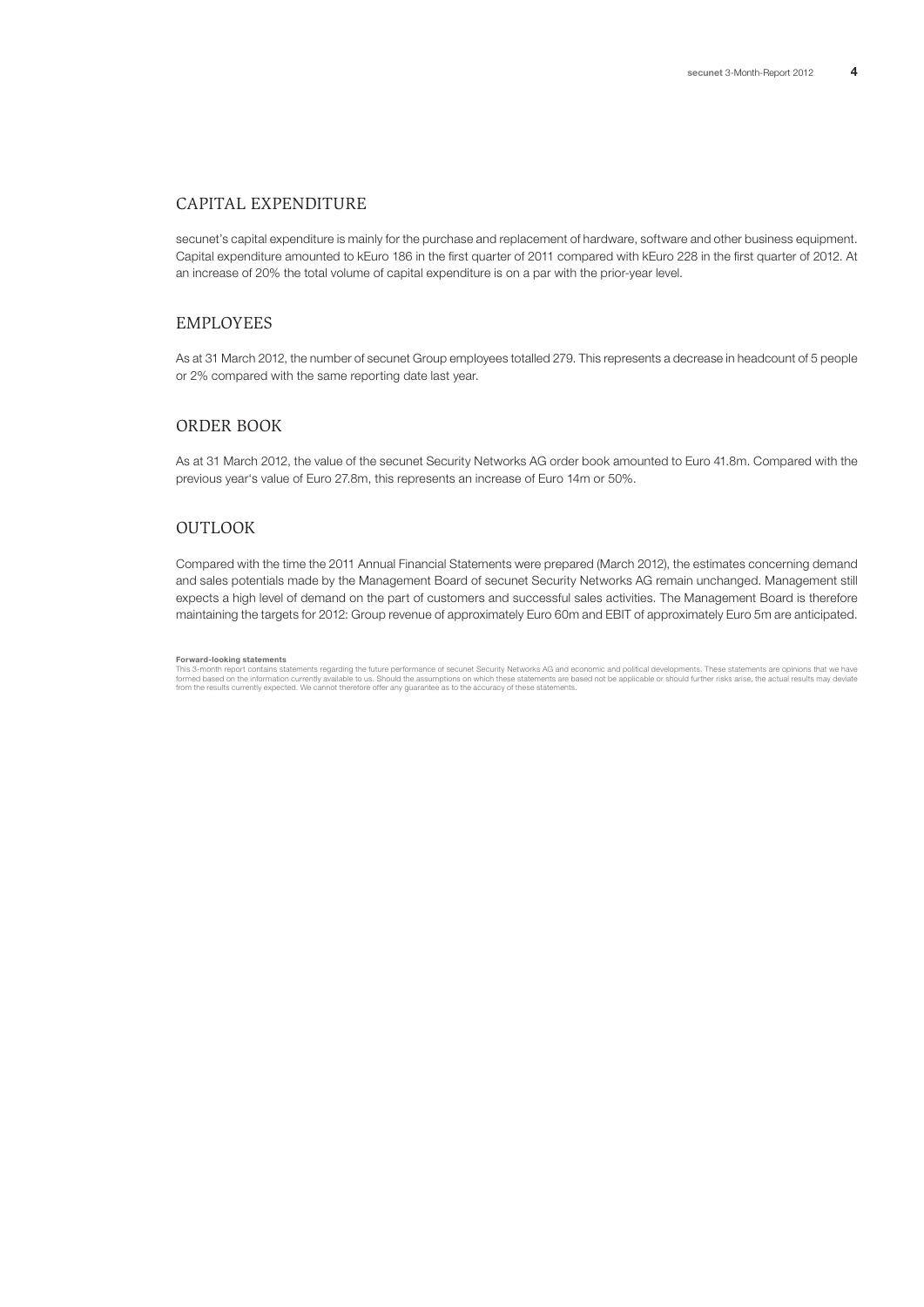# Condensed Interim Financial Statements for the first three months of 2012

Consolidated Balance Sheet of secunet Security Networks AG (IFRS) as at 31 March 2012

| <b>Assets</b>                     |               |               |
|-----------------------------------|---------------|---------------|
| in kEuro                          | 31 Mar 2012   | 31 Dec 2011   |
| <b>Current assets</b>             |               |               |
| Cash and cash equivalents         | 15,100,721.80 | 17,636,344.27 |
| Trade receivables                 | 14,104,096.22 | 18,756,758.11 |
| Intercompany receivables          | 481,368.89    | 840,216.64    |
| Inventories                       | 2,344,119.40  | 2,135,770.05  |
| Other current assets              | 367,483.62    | 242,813.08    |
| Current tax assets                | 734,492.94    | 305,988.00    |
| <b>Total current assets</b>       | 33,132,282.87 | 39,917,890.15 |
|                                   |               |               |
| Non-current assets                |               |               |
| Property, plant and equipment     | 1,587,768.00  | 1,611,952.00  |
| Intangible assets                 | 161,552.00    | 167,412.00    |
| Goodwill                          | 2,950,000.00  | 2,950,000.00  |
| Non-current financial instruments | 1,305,970.48  | 1,279,719.00  |
| Deferred taxes                    | 308,218.16    | 308,218.16    |
| Total non-current assets          | 6,313,508.64  | 6,317,301.16  |
|                                   |               |               |
|                                   |               |               |
|                                   |               |               |
|                                   |               |               |
|                                   |               |               |

| <b>Total assets</b> | 39,445,791,51 | 46.235.191.31 |
|---------------------|---------------|---------------|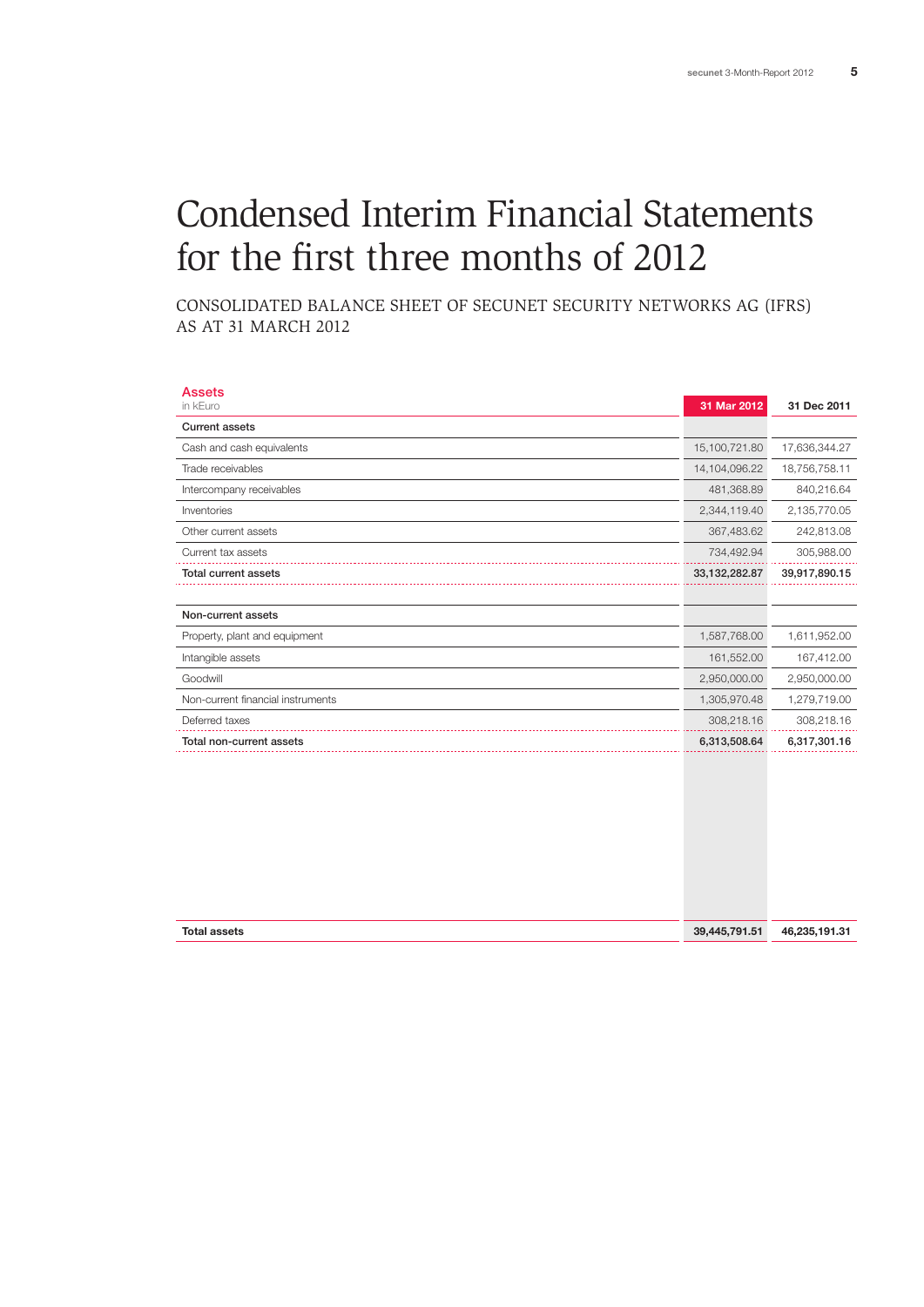| <b>Liabilities</b><br>in kEuro              | 31 Mar 2012   | 31 Dec 2011     |
|---------------------------------------------|---------------|-----------------|
| <b>Current liabilities</b>                  |               |                 |
| Trade payables                              | 2,308,701.78  | 6,818,482.33    |
| Other provisions                            | 3,109,004.43  | 5,255,138.72    |
| Current tax liabilities                     | 158,336.08    | 210,667.59      |
| Other current liabilities                   | 1,554,038.92  | 2,860,017.92    |
| Prepaid expenses and deferred income        | 1,883,082.89  | 912,444.88      |
| <b>Total current liabilities</b>            | 9,013,164.10  | 16,056,751.44   |
|                                             |               |                 |
| Non-current liabilities                     |               |                 |
| Deferred taxes                              | 338,878.24    | 276,538.24      |
| Provisions for pensions                     | 2,158,099.00  | 2,097,460.00    |
| Other provisions                            | 98,999.00     | 98,999.00       |
| Total non-current liabilities               | 2,595,976.24  | 2,472,997.24    |
|                                             |               |                 |
| Equity                                      |               |                 |
| Subscribed capital                          | 6,500,000.00  | 6,500,000.00    |
| Capital reserves                            | 21,922,005.80 | 21,922,005.80   |
| Treasury shares                             | $-103,739.83$ | $-103,739.83$   |
| Group loss carryforward                     | $-604,710.30$ | $-3,309,090.15$ |
| Group profit/loss                           | 123,895.24    | 2,704,379.85    |
| Accumulated other comprehensive income/loss | $-799.74$     | $-8,113.04$     |
| Total equity                                | 27,836,651.17 | 27,705,442.63   |
|                                             |               |                 |
| <b>Total liabilities</b>                    | 39,445,791.51 | 46,235,191.31   |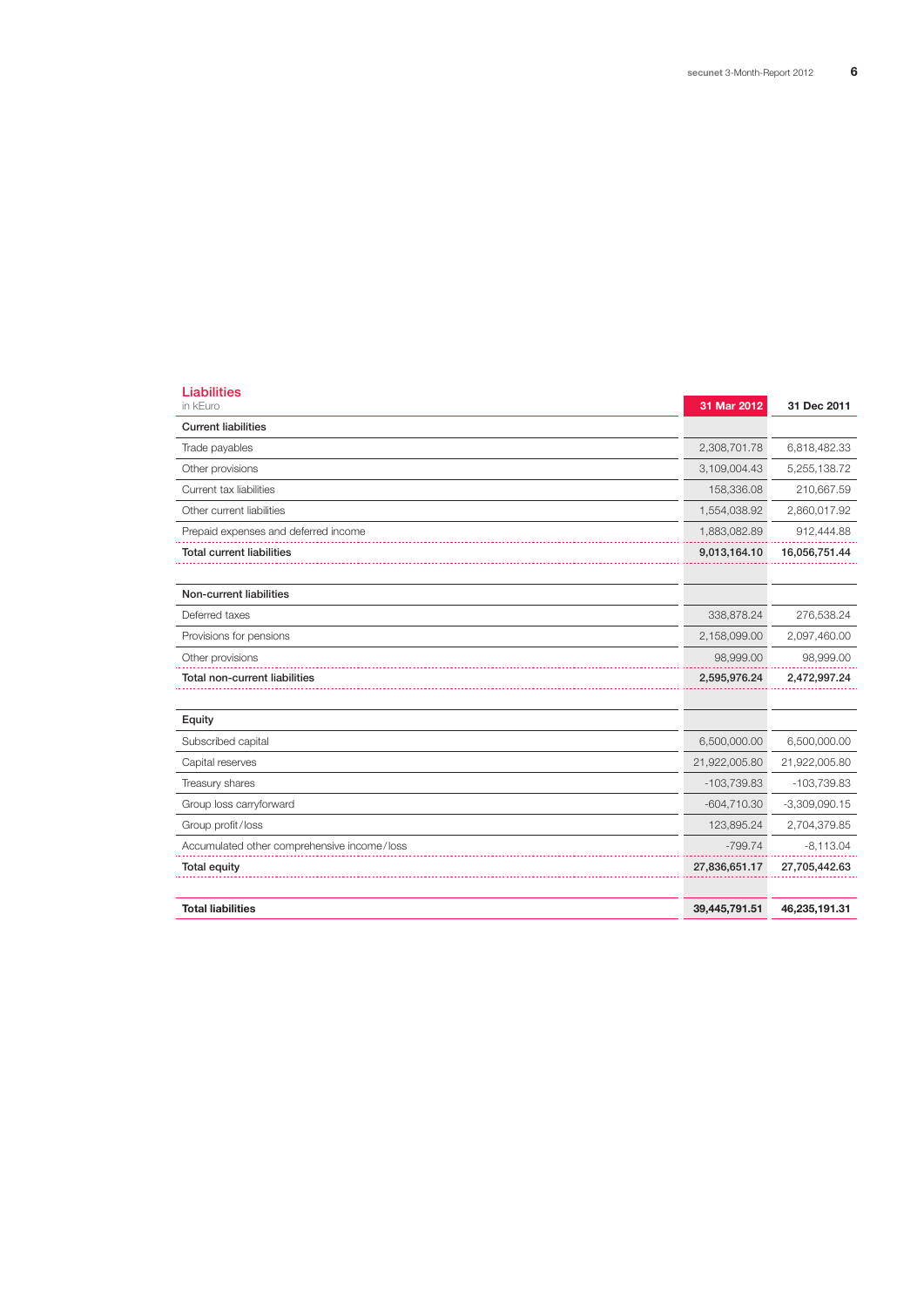## in kEuro **01 Jan– 31 Mar 2012 01 Jan– 31 Mar 2011** Revenue 12,526,162.67 10,243,510.71 12,526,162.67 10,243,510.71 Cost of sales -9,976,922.82 -9,372,854.28 **Gross profit on sales** 2,549,239.85 870,656.43 Selling expenses -1,493,464.04 -1,411,352.26 General administration costs and the state of the state of the state of the state of the state of the state of the state of the state of the state of the state of the state of the state of the state of the state of the sta Other operating expenses **0.00** -976.00 -976.00 **Earnings from operating activities** 148,193.77 -1,438,433.79 **Earnings before interest and income tax** 148,193.77 -1,438,433.79 Interest income 42,871.58 24,107.37 Interest expense -1,286.84 -1,286.84 Foreign currency gains/losses 6.412.66 Earnings before tax 190,115.21 -1,421,025.92 Income taxes -66,219.97 374,680.85 **Profit/loss for the period 123,895.24 -1,046,345.07** Earnings per share (diluted and undiluted) and the control of the control of the control of the control of the control of the control of the control of the control of the control of the control of the control of the contro Average number of shares outstanding (diluted, undiluted, units) 6,459,502 6,459,502

## Consolidated Income Statement of secunet Security Networks AG (IFRS) for the period from 1 January 2012 to 31 March 2012

## Consolidated Statement of Comprehensive Income of secunet Security Networks AG (IFRS) for the period from 1 January 2012 to 31 MAch 2012

| in kEuro                                                                    | $01$ Jan-<br>31 Mar 2012 | $01$ Jan-<br>31 Mar 2011 |
|-----------------------------------------------------------------------------|--------------------------|--------------------------|
| Profit/loss for the period                                                  | 123.895.24               | -1.046.345.07            |
| Currency transaction differences (change not recognised in profit and loss) | 7.313.30                 | 21.076.77                |
| Comprehensive income/loss                                                   | 131.208.54               | -1.025.268.30            |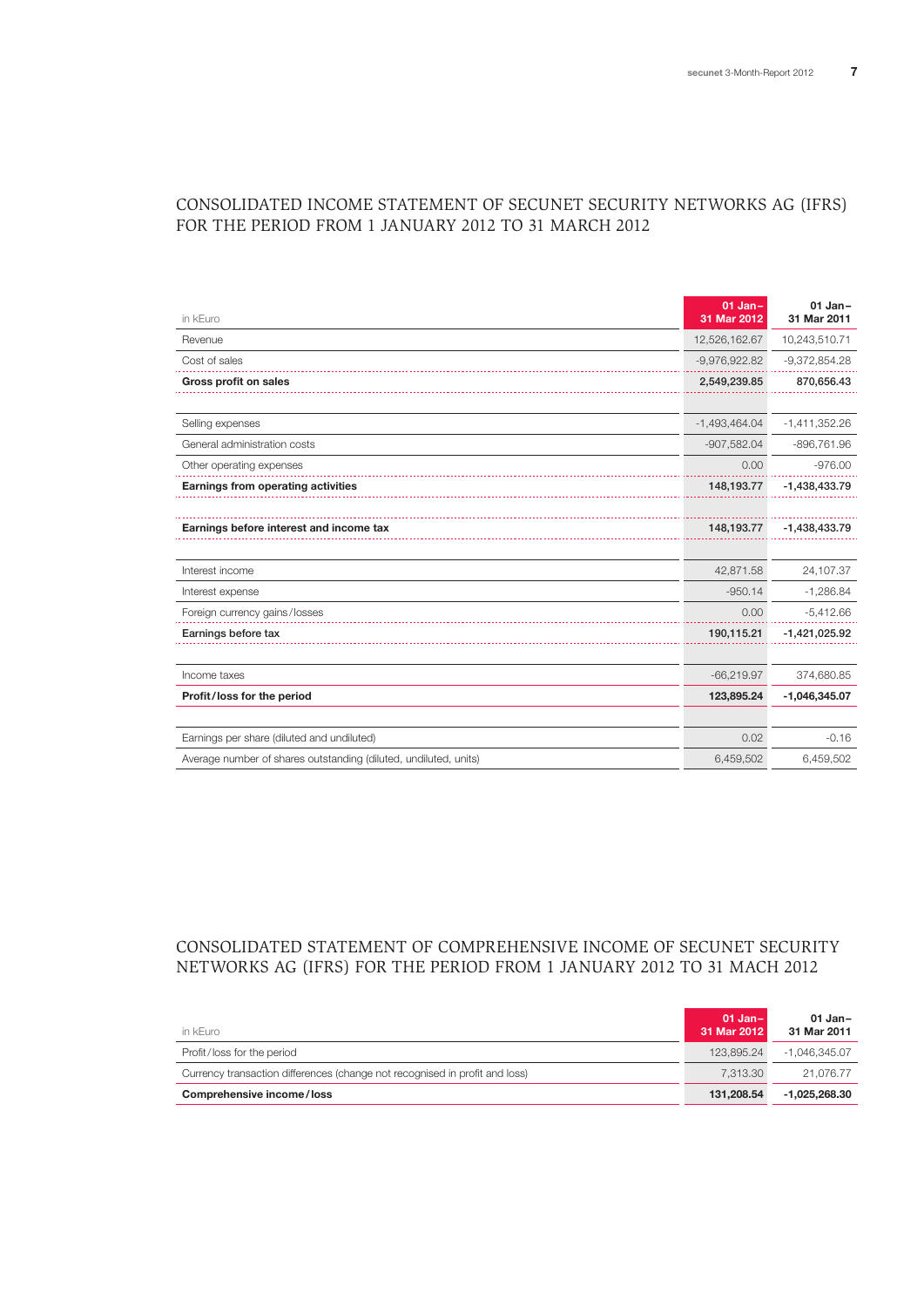## Consolidated Cash Flow Statement of secunet Security Networks AG (IFRS) for the period from 1 January 2012 to 31 March 2012

| in Euro                                                            | $01$ Jan-<br>31 Mar 2012 | $01$ Jan-<br>31 Mar 2011 |
|--------------------------------------------------------------------|--------------------------|--------------------------|
| Cash flow from operating activities                                |                          |                          |
| Earnings before tax (EBT)                                          | 190,115.21               | $-1,421,025.92$          |
| Depreciation and amortisation                                      | 257,519.88               | 240,621.84               |
| Change in provisions                                               | $-2,085,495.29$          | $-1,500,301.26$          |
| Interest result                                                    | $-41.921.44$             | $-22,820.53$             |
| Change in receivables and other assets and prepaid expenses        | 4,678,489.75             | 5,224,396.79             |
| Change in liabilities and prepaid expenses                         | $-4.844.293.73$          | $-4,419,408.88$          |
| Tax paid                                                           | $-484,716.42$            | -949,077.34              |
| Net cash generated from operating activities                       | $-2,330,302.04$          | $-2,847,615.30$          |
|                                                                    |                          |                          |
| Cash flow from investing activities                                |                          |                          |
| Purchase of intangible assets and of property, plant and equipment | $-227,475.88$            | $-186,384.25$            |
| Purchase of financial assets                                       | $-26.251.48$             | $-26,251.49$             |
| Net cash generated from investment activities                      | $-253,727.36$            | $-212,635.74$            |
|                                                                    |                          |                          |
| Cash flow from financing activities                                |                          |                          |
| Interest received                                                  | 42,871.58                | 23,177.31                |
| Interest paid                                                      | $-950.14$                | $-1,286.84$              |
| Cash generated from financing activities                           | 41,921.44                | 21,890.47                |
| Effects of exchange rate changes on cash and cash equivalents      | 6,485.49                 | 7,695.43                 |
| Changes in cash and cash equivalents                               | $-2,535,622.47$          | $-3,030,665.14$          |
| Cash and cash equivalents at the beginning of the period           | 17,636,344.27            | 14,344,166.94            |
| Cash and cash equivalents at the end of the period                 | 15,100,721.80            | 11,313,501.80            |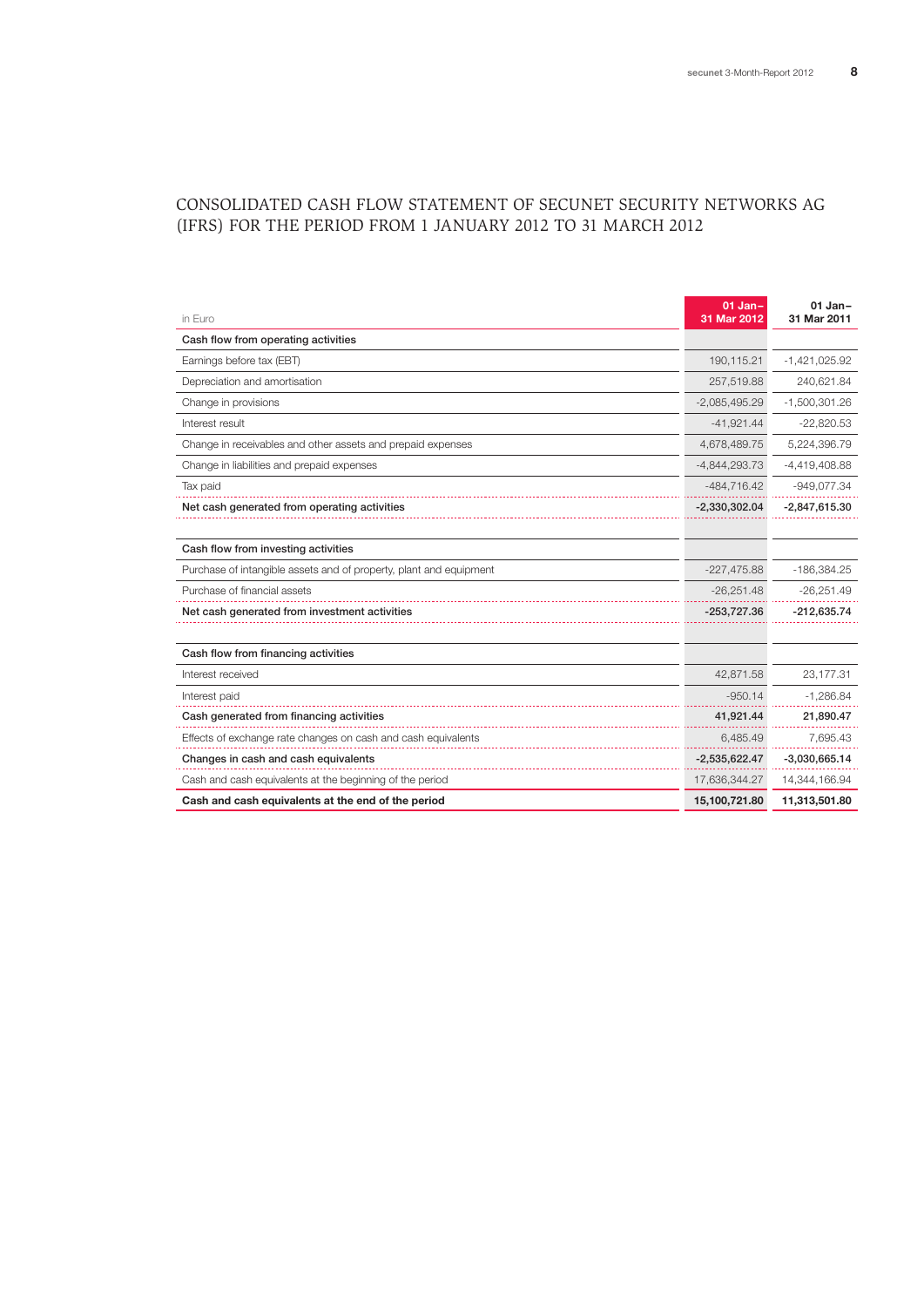## Consolidated Statement of Changes in Equity of secunet Security Networks AG (IFRS) for the period from 1 January 2011 to 31 March 2012

| in Euro                                        | <b>Share</b><br>capital | Capital<br>reserves | <b>Treasurv</b><br>shares | Net<br>accumulated<br>losses | Accumulated<br>other<br>compre-<br>hensive<br>income/loss | Total           |
|------------------------------------------------|-------------------------|---------------------|---------------------------|------------------------------|-----------------------------------------------------------|-----------------|
| Equity at 31 Dec 2010                          | 6,500,000.00            | 21,922,005.80       | -103,739.83               | $-3.309.090.15$              | 6.137.45                                                  | 25,015,313.27   |
| Comprehensive income/loss<br>1 Jan-31 Mar 2011 |                         |                     |                           | $-1.046.345.07$              | 21.076.77                                                 | $-1,025,268.30$ |
| Equity at 31 Mar 2011                          | 6.500.000.00            | 21.922.005.80       | -103.739.83               | -4.355.435.22                | 27.214.22                                                 | 23,990,044,97   |
| Comprehensive income/loss<br>1 Apr-31 Dec 2011 |                         |                     |                           | 3.750.724.92                 | -35,327.26                                                | 3,715,397.66    |
| Equity at 31 Dec 2011                          | 6.500.000.00            | 21.922.005.80       | -103.739.83               | -604.710.30                  | $-8.113.04$                                               | 27,705,442.63   |
| Comprehensive income/loss<br>1 Jan-31 Mar 2012 |                         |                     |                           | 123.895.24                   | 7.313.30                                                  | 131.208.54      |
| Equity 31 Mar 2012                             | 6,500,000,00            | 21,922,005.80       | -103,739.83               | -480,815.06                  | $-799.74$                                                 | 27.836.651.17   |
|                                                |                         |                     |                           |                              |                                                           |                 |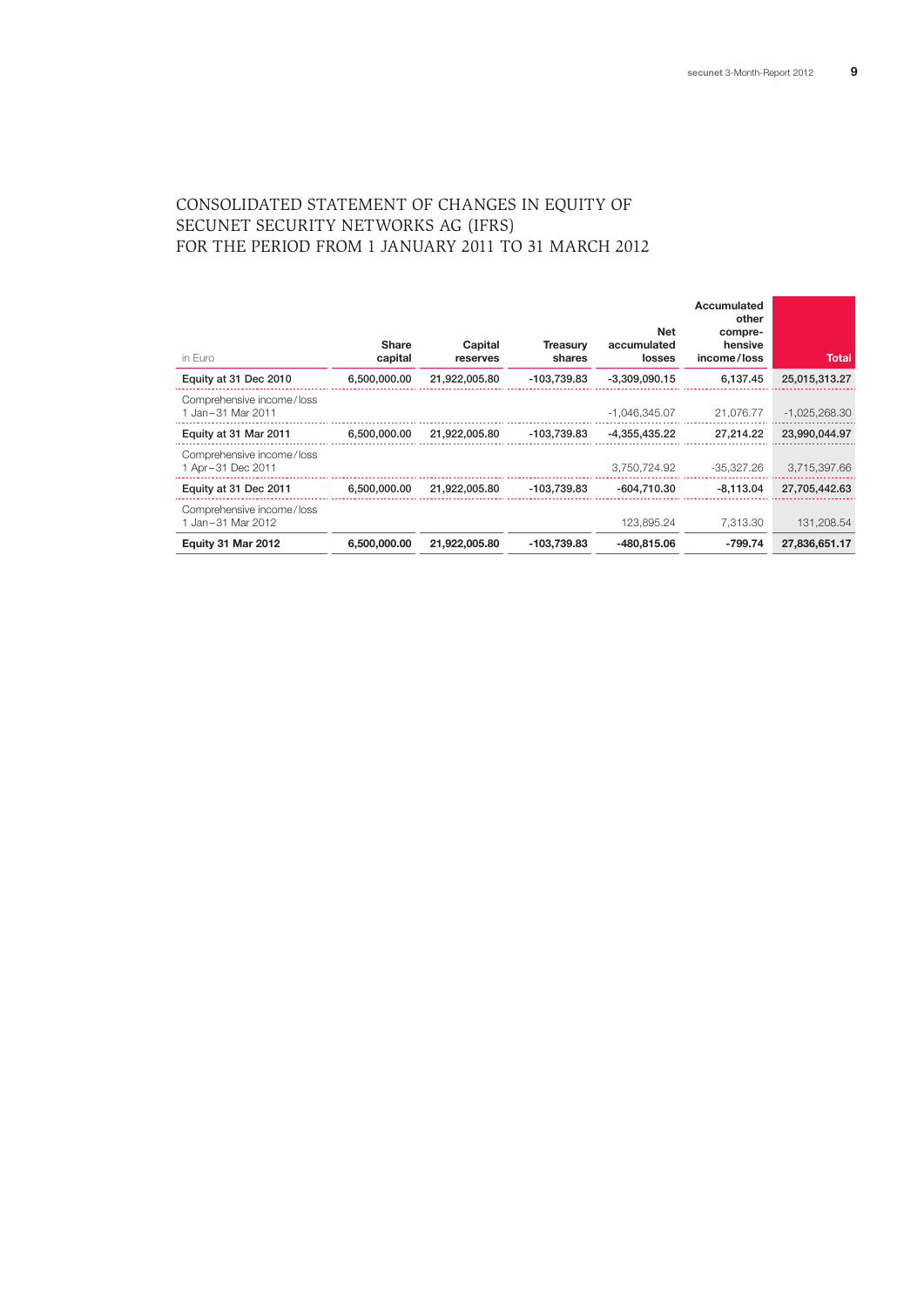# Explanatory report

secunet Security Networks' 3-Month Report for the period ending 31 March 2012 was compiled in accordance with the International Accounting Standard (IAS) 34 "Interim Financial Reporting". This 3-Month Report is condensed. It is to be read in conjunction with the IFRS consolidated financial statements dated 31 December 2011 (Consolidated Financial Statements). This 3-Month Report was approved by the Management Board of secunet Security Networks AG on 8 May 2012.

## ACCOUNTING PRINCIPLES

The consolidation principles and currency translation method for the period from 1 January to 31 March 2012 were in accordance with those in the Company's consolidated financial statements for the 2011 financial year. The accounting and valuation methods were retained. The consolidated financial statements of secunet Security Networks AG as at 31 December 2011 were produced on the basis of Articles 315 and 315a of the German Commercial Code (HGB) and in accordance with the International Financial Reporting Standards (IFRS) as they are to be applied in the European Union.

The figures shown in the consolidated balance sheet, consolidated income statement, consolidated statement of comprehensive income, consolidated cash flow statement and consolidated statement of changes in equity correspond to the normal course of business at secunet and do not include any extraordinary items.

A tax rate of 32.28% applies to the calculation of income taxes for national companies. Calculation of tax payable on income for foreign companies is based on the relevant rates of tax for those countries.

The preparation of the 3-Month Report requires a series of assumptions and estimates on the part of the management. As a result, it is possible that the figures reported in the interim report deviate from the actual figures.

## CONSOLIDATED GROUP

In addition to secunet Security Networks, all subsidiaries whose financial and operating policies secunet has the power to govern are included in the consolidated financial statements. In the reporting period and in the 2011 financial year, there were no minority interests in equity or in the profit or loss for the respective period.

Compared with 31 December 2011, the consolidated group was unchanged as at 31 March 2012. The two consolidated subsidiaries secunet s.r.o., Prague, Czech Republic, and secunet SwissIT AG, Solothurn, Switzerland, are in liquidation.

## TREASURY SHARES

As at 31 March 2012 the Company held 30,498 treasury shares, the same figure as at 31 December 2011; this equates to 0.5% of its share capital.

### SEGMENT REPORTING

The secunet Group is divided into the Public Sector business division, made up of the High Security and Government business units, and the Private Sector business division, made up of the Business Security and Automotive Security business units. The High Security, Government and Business Security business units are shown separately for the purposes of segment reporting, as they meet at least one of the quantitative thresholds defined in IFRS 8.13. The Automotive Security business unit does not meet any of the quantitative thresholds laid down in IFRS 8.13 and is therefore reported together with overheads under "Other seaments".

The High Security business unit addresses the highly complex security requirements of authorities, the military and international organisations. At the core of its offering is the Secure Inter-Network Architecture, SINA, developed in conjunction with the German Federal Office for Information Security (Bundesamt für Sicherheit in der Informationstechnik, BSI).

The Government business unit supports authorities in Germany and abroad in all areas relating to e-government and IT security. These include biometric solutions and sovereign documents, health services (e-health), security validation and secure web solutions. This business unit operates a BSI-certified evaluation laboratory for IT conformity.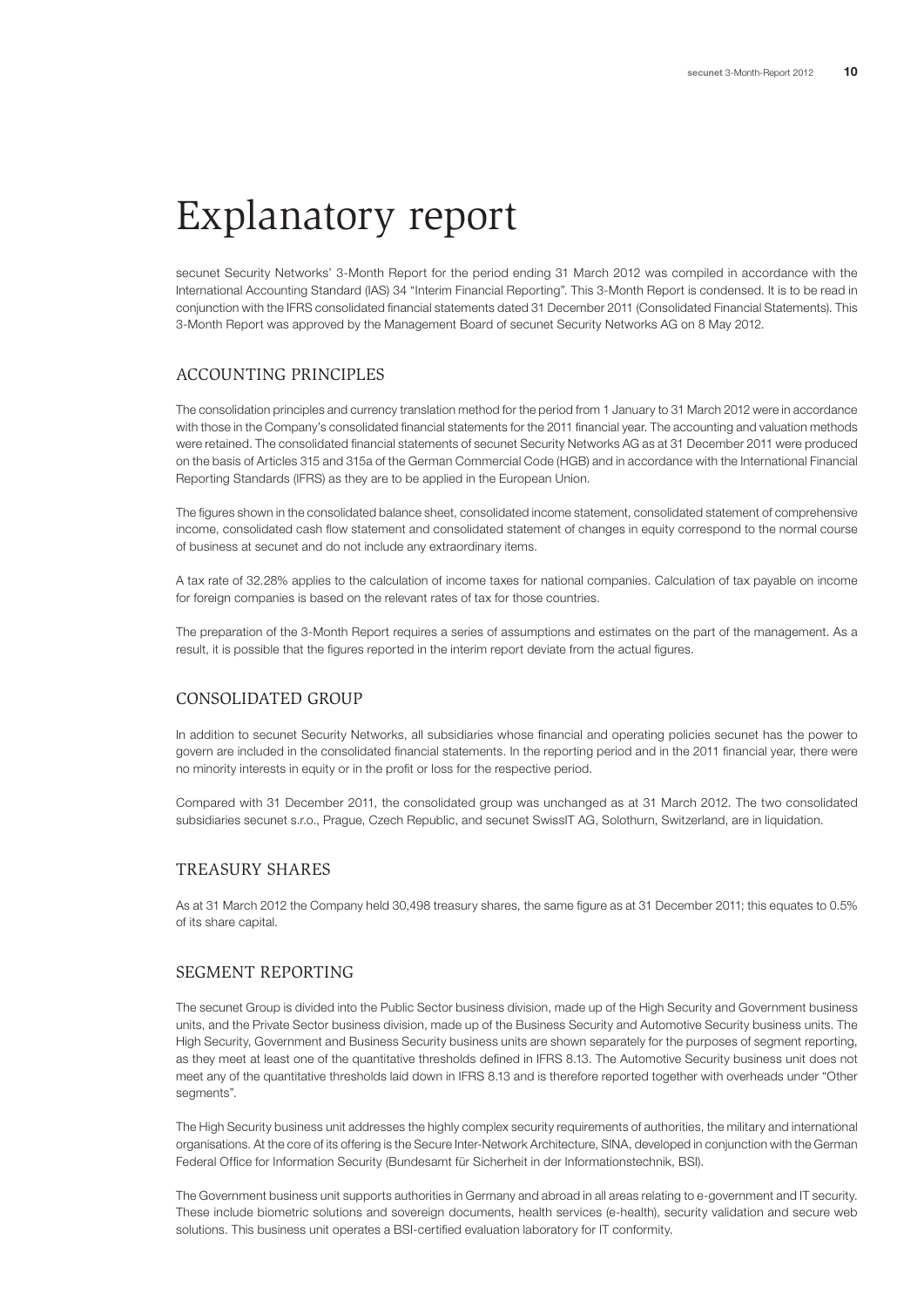The staff of the Business Security business unit focus on security issues affecting industrial companies. Its product line includes identity management systems, qualified mass signature solutions for electronic invoicing, public key infrastructures and network security. In all areas, analyses, consulting and complete solutions are tailored to each customer's specific requirements.

The Automotive Security business unit deals with the IT security issues facing automotive manufacturers. With more and more vehicle functions now being computerised, it is becoming increasingly important for both automotive manufacturers and suppliers to ensure that built-in hardware and software components are protected against unauthorised changes.

| <b>Business</b><br><b>Security</b> | Government | High<br><b>Security</b> | Other<br>segments | <b>Consolidation</b> | secunet<br>3M 2012 |
|------------------------------------|------------|-------------------------|-------------------|----------------------|--------------------|
| 2,495                              | 4,164      | 5,282                   | 585               | 0                    | 12,526             |
| $-1,625$                           | $-3,264$   | $-4,502$                | $-586$            | 0                    | $-9,977$           |
| $-316$                             | $-307$     | $-768$                  | $-103$            | 0                    | $-1,493$           |
| $-221$                             | $-271$     | $-354$                  | $-62$             | 0                    | $-908$             |
| 334                                | 323        | $-343$                  | $-166$            | 0                    | 148                |
|                                    |            |                         |                   |                      | 42                 |
|                                    |            |                         |                   |                      | $\circ$            |
|                                    |            |                         |                   |                      | 190                |
|                                    |            |                         |                   |                      |                    |
| 838                                | 773        | 1,339                   | $\circ$           | 0                    | 2,950              |
|                                    |            |                         |                   |                      |                    |

#### Seament report

| 3M 2011<br>in kEuro           | <b>Business</b><br><b>Security</b> | Government | High<br><b>Security</b> | Other<br>segments | <b>Consolidation</b> | secunet<br>3M 2011 |
|-------------------------------|------------------------------------|------------|-------------------------|-------------------|----------------------|--------------------|
| Segment revenue               | 1,579                              | 3,340      | 4,738                   | 424               | 163                  | 10,244             |
| Cost of sales                 | $-1,227$                           | $-2,629$   | $-4,849$                | $-690$            | 22                   | $-9,373$           |
| Selling expenses              | $-381$                             | $-245$     | $-716$                  | -70               | 0                    | $-1,412$           |
| Administration costs          | $-219$                             | $-270$     | $-329$                  | -79               | 0                    | $-897$             |
| Segment result (EBIT)         | $-248$                             | 196        | $-1,156$                | $-415$            | 185                  | $-1,438$           |
| Interest result               |                                    |            |                         |                   |                      | 23                 |
| Foreign currency gains/losses |                                    |            |                         |                   |                      | $-6$               |
| Group profit before tax       |                                    |            |                         |                   |                      | $-1,421$           |
|                               |                                    |            |                         |                   |                      |                    |
| Goodwill                      | 838                                | 773        | 1,339                   | 0                 | 0                    | 2,950              |

At the end of the 2011 financial year, changes were made to how revenue in the business units is reported. Up until 2010, external revenue in which multiple business units were involved was divided up. From the 2011 Annual Financial Statements onwards, revenue will remain within the invoicing segment. The costs arising in other business units will be offset as a credit entry within the cost of sales.

In order to enable comparison with the previous year's figures, the following overview contains a reconciliation of the segment revenue and the cost of sales for the current table with the previous year's table:

| in kEuro                                       | <b>Business</b><br>Security | Government | High<br>Security | Other<br>seaments | Con-<br>solidation | secunet  |
|------------------------------------------------|-----------------------------|------------|------------------|-------------------|--------------------|----------|
| Segment revenue                                | 1.579                       | 3,340      | 4,738            | 424               | 163                | 10.244   |
| Segment-internal allocation                    | 319                         | $-164$     | $-155$           | $\Omega$          |                    | $\Omega$ |
| Segment revenue<br>as stated the previous year | 1.898                       | 3.176      | 4,583            | 424               | 163                | 10.244   |
| Cost of sales                                  | $-1,227$                    | $-2,629$   | $-4,849$         | $-690$            | 22                 | $-9,373$ |
| Segment-internal allocation                    | $-319$                      | 164        | 155              | $\Omega$          |                    | $\Omega$ |
| Cost of sales<br>as stated the previous year   | $-1.546$                    | $-2.465$   | $-4.694$         | $-690$            | 22                 | $-9.373$ |